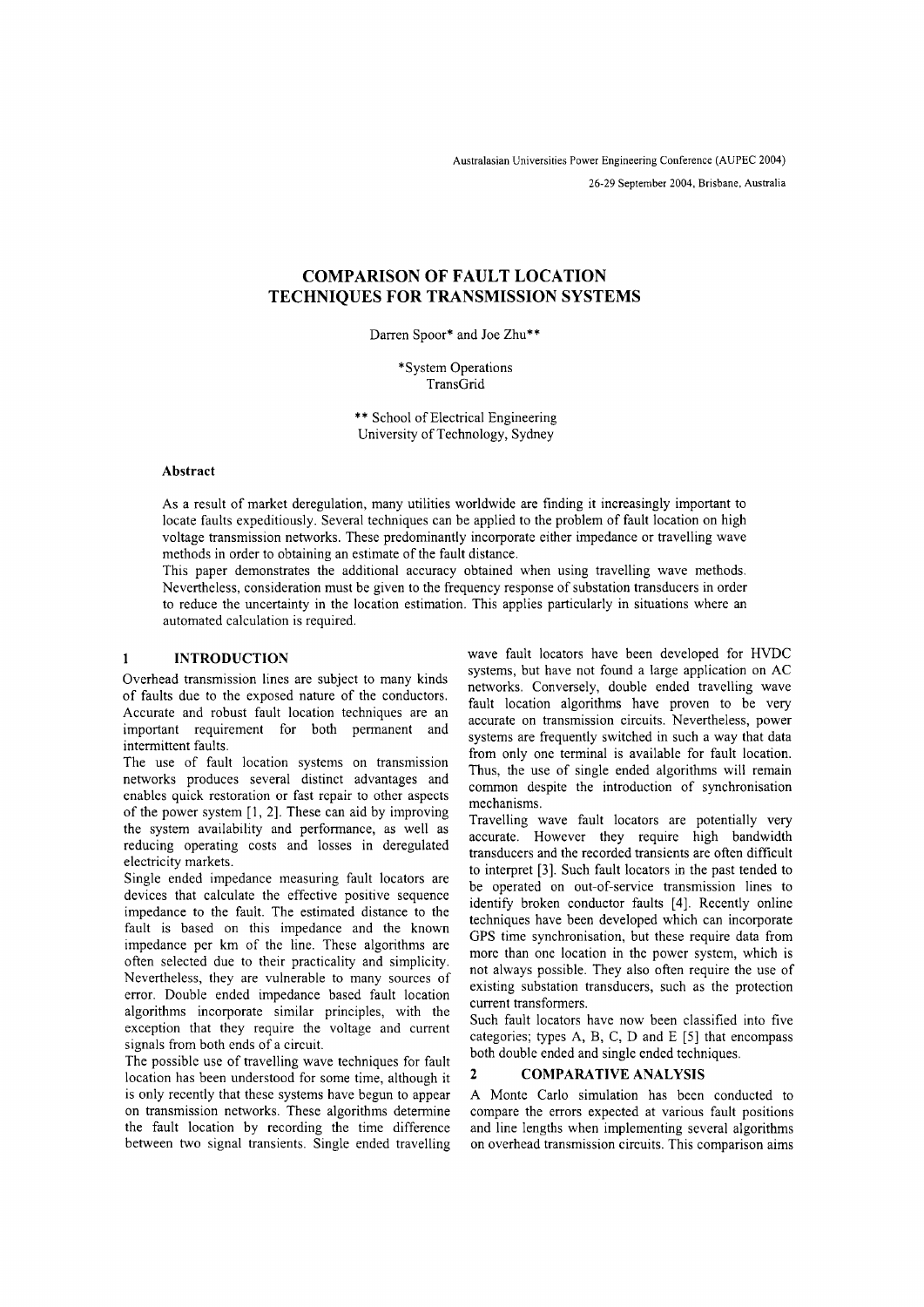to consider several techniques including one travelling wave algorithm, an approach which has proven novel to date. The Monte Carlo approach was selected to compare the expected accuracy of each algorithm in a scenario with multiple significant parameters.

Both results depicted in this paper have been conducted using the Alternate Transients Program (ATP) [6]. A double circuit and single circuit option was created using a distributed parameter line model which was defined at a frequency of 50Hz for the analysis of the impedance techniques. An untransposed frequency dependent travelling wave line model was implemented for the travelling wave algorithm. Both circuit options were based on the same double circuit topology, shown below, whereby the selection of a single circuit analysis was achieved by opening the circuit breakers of line 2.

> System Voltage: 330kV Earth Conductors (EW): SC/AC 7/.162 Phase Conductors (A,B,C): Twin ACSR (508mm' equivalent aluminium area) Phase Conductor Spacing: 380mm Soil Resistivity:  $100\Omega m$

|              | Circuit 1                | Circuit <sub>2</sub> |
|--------------|--------------------------|----------------------|
| Phasing      | EW, B, A, C              | EW, C, A, B          |
| Height (m)   | 34.4,27.0,19.9,12.5      | 34.4.27.0.19.9.12.5  |
| Offset $(m)$ | $-5.8, -5.8, -5.8, -6.6$ | 5.8, 5.8, 5.8, 6.6   |

The circuits are based on the Sydney West to Bayswater double circuit in Eastern Australia, where each phase is comprised of twin ACSR conductors with 508mm2 equivalent aluminum area, spaced by 380mm. A soil resistivity of  $100\Omega$ m is also assumed. However, this parameter can vary greatly with the soil conditions.

An application was developed to independently create the ATP source files, run the transients program and analyse the results. This provided the option of inserting B-E (earth), A-B (phase), and A-C (inter-circuit) faults. Each calculation was performed 50 times at each fault position, ranging from a fault at 5% of the line length to 95%, in 5% increments. These considered the statistical variations in source impedance, pre-fault current and the fault resistance. Thus there are 18,050 simulations incorporated in each of the following algorithm error distributions.

## **2.1 Algorithms Considered**

The algorithms considered in this analysis are detailed below, whereby the main objective was to select commonly used, whilst differing, techniques.

#### **2.1.1 Distance Algorithm based on Impedance**

The simple distance algorithms are an old fault location technique, which are now only used for line protection. To measure the distance to all faults that involve more than one phase, the distance relay compares the voltage

between the two faulted phases with the difference between the phase currents. However, earth fault relays use faulted phase current and residue current measurements. Consequently, some calculations are needed to equate the observed phase impedance to that of the positive sequence line impedance. This is achieved with the Residual Compensation Factor [7].

Once the apparent positive sequence impedance has been calculated using the simple "impedance" technique, the fault location is obtained by dividing the apparent impedance by the line impedance and multiplying by the known line length.

#### **2.1.2 Distance Algorithm based on Reactance**

The apparent "reactance' values can be used in the distance calculation to help eliminate the effects of fault resistance when there is light loading. These techniques work reasonably well for homogeneous systems where the fault current doesn't include significant resistance or large pre-fault loads [8].

## **2.1.3 Takagi Algorithm**

The Takagi [8] technique improved the simple reactance method by essentially correcting for load flow and fault resistance:

$$
m = \text{Im}(V_{S}I_{S}^{*})/\text{Im}(Z_{L}I_{S}I_{S}^{*})
$$
\n(1)

$$
I_{fS} = I_{S_0(FAULT)} - I_{S_0(PRE-FAULT)} \tag{2}
$$

where *m* is the fault distance,  $V_s$  the phase voltage,  $I_s$  the phase current, *Iso* the zero sequence phase current, and *ZL* the line impedance.

Some relays [9] use phasor quantities developed by discrete Fourier transformations, and implement this or another expanded equation, shown below:

$$
m = \frac{\operatorname{Im}(V_{S}) \operatorname{Re}(I_{\beta}) - \operatorname{Re}(V_{S}) \operatorname{Im}(I_{\beta})}{\operatorname{Im}(I_{S} \cdot Z_{L}) \operatorname{Re}(I_{\beta}) - \operatorname{Re}(I_{S} \cdot Z_{L}) \operatorname{Im}(I_{\beta})}
$$
(3)

Both of these fault location algorithms also require another embedded procedure to determine the fault type before the calculation is processed, since the location algorithm is based on the respective fault loop impedance [9].

Further improvements have been made over these algorithms, which account for source impedances and mutual coupling [8]. However, these are not as commonly employed.

#### **2.1.4 Synchronised Phasors**

For circuits where the voltage and current vectors are synchronised, the simple double ended approach can be adopted. This technique does not require the zero sequence parameters for the line, which is a significant advantage [I].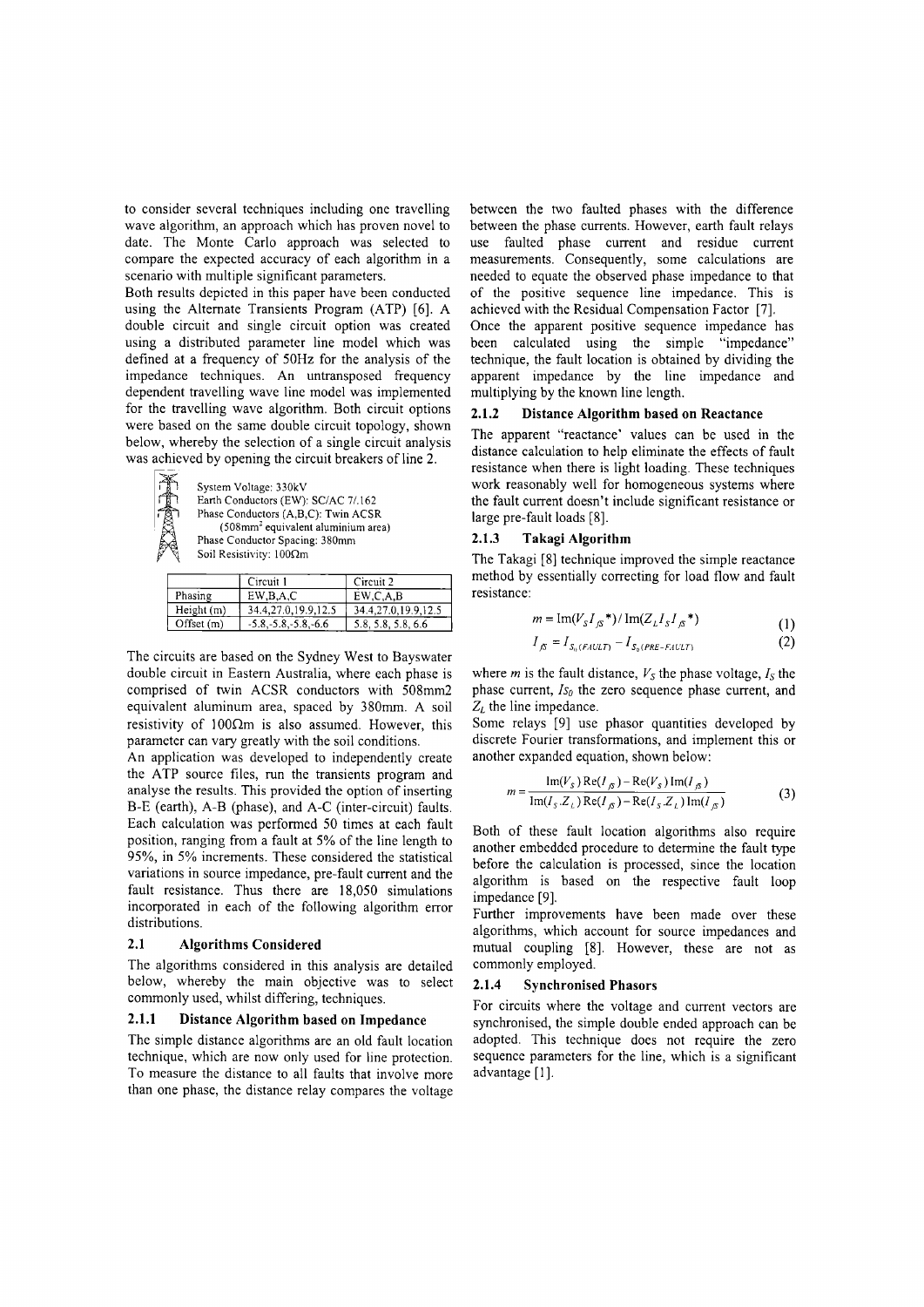On the assumption that there is only one fault on the line, two equations are generated from each line terminal. These can be equated and solved using any of the sequence parameters, although the positive sequence values are commonly used:

$$
m = Magnitud \{ (V_{S1} - V_{R1} + Z_1 I_{R1}) / (Z_1 (I_{S1} + I_{R1})) \} \tag{5}
$$

where  $V_{S_I}$  is the positive sequence voltage at the relay terminal,  $V_{R_I}$  the positive sequence voltage at the remote terminal,  $Is<sub>l</sub>$  the positive sequence current at the relay terminal, and *1RI* the positive sequence current at the remote terminal.

#### **2.1.5 Unsynchronised Phasors**

The unsynchronised phasor technique proposed in [10] may be solved using the positive, negative or zero sequence parameters from the faulted circuit. However, the positive sequences are again used, as this provides a location for all faults despite some increased errors for high impedance faults.

## **2.1.6 Compensated Unsynchronised Phasors**

Sachdev et al. [II] provides a simple method to compensate for the shunt capacitance of long lines. This technique based on the equivalent Pi model is also described in [10], and assumes that the fault voltage is small compared with the voltage at the line terminals, as well as the impedance of the capacitive branch at the fault being larger than the fault resistance.

Using these assumptions, new phase currents can be determined and the fault location can be re-estimated. This is often an adequate technique as the accuracy of distributed line algorithms appear to be constrained by the transducer and parameter errors rather than due to the omittance of the line capacitance [10].

In the following analysis, this technique has been applied to the unsynchronised phasor algorithm described previously.

#### **2.1.7 Double Ended Travelling Wave**

The double ended travelling wave technique also requires a synchronising signal at either terminal. This commonly employs the use of the GPS. When a fault occurs, both locators record the arrival time of the initial transient pulse, where the difference between the two recorded times can be used to determine the fault position.

The resulting location can then be obtained from a relatively simple relationship:

$$
m = \frac{l}{2} + \Delta T \left(\frac{v}{2}\right) \tag{6}
$$

where  $\Delta T$  is the difference in observed signal times,  $\nu$ the modal velocity of the circuit, and *I* the line length.

## **2.2 Monte Carlo Investigation**

The fault resistance, pre-fault load flow and source impedance variations are considered in the following Monte Carlo analysis. Other parameters have not been included due to the lack of data concerning the variation in soil resistivity and tower footing resistances, as well as the variations in conductor height, etc. Furthermore, these parameters are commonly static and can be determined accurately from measurement.

Three-dimensional surfaces for each algorithm are obtained by averaging the results of the analysis for each configuration including single and double circuit operation, where the error has been calculated as shown below. The absolute errors have been shown as they hold the most significance to the field engineer whose task is to locate the fault.

$$
error = |calculated\ location - actual\ location| \qquad (7)
$$

The following figures have all been developed with the application of the algorithms at one line terminal only. This has been performed to compare both the single ended and double ended algorithms from the same measurement location.

#### **2.2.1 Fault Statistics**

Several useful fault statistics are provided in references [12, 13, 14, 15]. However, Transgrid's outage statistics from 1992 to 1996 indicate that out of the 0.82 trips per 100km per annum, 75% were phase to earth faults. The remaining trips constituted double phase to earth (18%), three phase (4%), and phase to phase (3%).

The phase to earth fault impedance distribution was based on 100 fault incidents, as described in reference [15]. Conversely, the phase fault impedance distribution assumes a simple linear resistive model between the two phases, as per the geometry described previously. The resulting impedance calculation was then given a further variance of  $0.04\Omega$  associated with a Gaussian distribution.

## **2.2.2 Line Loading Conditions**

A cumulative probability distribution for loading conditions was also developed from the operational records of a major 330kV double circuit supplying Sydney. This data was obtained for the period between the 1st January 2002 and the 1st January 2003.

#### **2.2.3 Source Impedances**

The Monte Carlo process also randomly selected source impedances from more than thirty 330kV lines within Transgrid's network. Each of the impedances was then randomly applied to the circuits in question.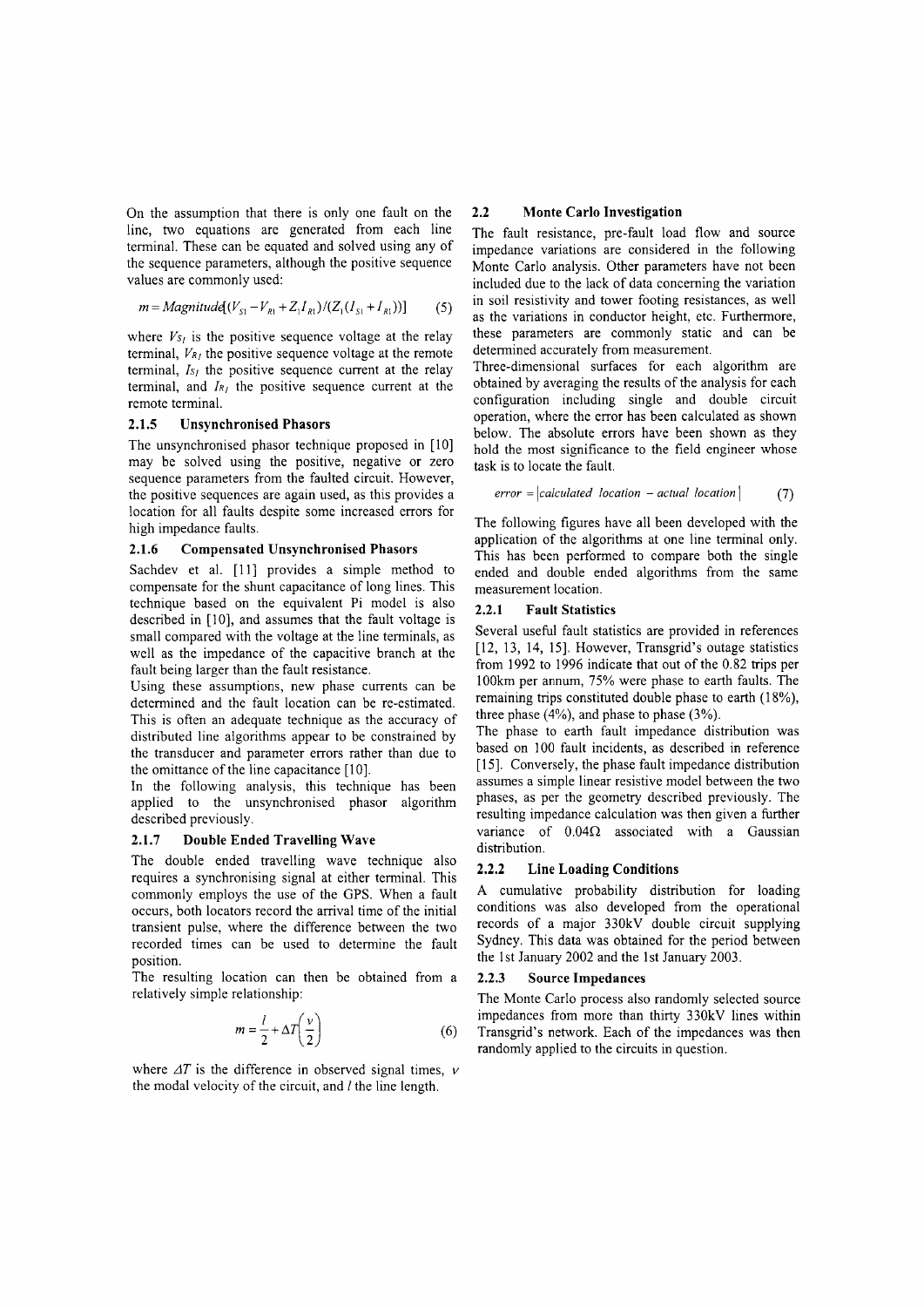## **2.2.4 Distance Algorithm based on Impedance**

Fig. 1 shows that the simple impedance based distance algorithm is considerably inaccurate for all line configurations and lengths. However, the errors generally decrease slightly as the line length increases since the larger line impedance overcomes the impact of fault resistances.

The large errors associated with this algorithm can be attributed to the fault resistance probability distribution, and that 75% of the simulated faults were phase to earth. For this reason, directional earth fault comparison schemes are often incorporated with distance protection schemes on such circuits.



Figure I - Impedance distance algorithm

## **2.2.5 Distance Algorithm based on Reactance**

Using the reactive components of the fault and line impedance, greatly improves the accuracy of the distance technique. However, as shown in Fig. 2 the absolute error is again still considerably large.



Figure 2 - Reactance distance algorithm

## **2.2.6 Takagi Algorithm**

Applying the Takagi algorithm reduces the average error further due to the inherent fault resistance and pre-fault load compensation. It can also be noted from Fig. 3 that the effects of line capacitance appear negligible for circuits less than IOOkm in length.



Figure 3 - Takagi algorithm

#### **2.2.7 Synchronised Phasors**

The use of synchronised phasors for fault location can give very accurate results for short lines, and when assuming that there is no transducer error. However, the effects of line capacitance can be seen on the circuits longer than 200km from Fig. 4



Figure 4 - Synchronised phasor algorithm

#### **2.2.8** Un synchronised **Phasors**

Fig. 5 illustrates the application of a Newton Raphson solution to synchronise the recorded voltage and current phasors. The fault location algorithm was applied when the difference in observed phase angles between iterations was less than  $1x10<sup>-4</sup>$  radians.

This technique appears to degrade the accuracy for faults occurring near either end of long circuits, when compared to the synchronised case as shown in Fig. 4.



Figure 5 - Unsynchronised phasor algorithm

## **2.2.9** Compensated Unsynchronised Phasors

Some of the inaccuracies shown in the previous plots can be overcome by employing simple compensation for the susceptance of long lines, described previously. More ideal compensation may be incorporated through the use of a distributed parameter line model in the algorithm.



Figure 6 - Unsynchronised phasor algorithm with compensation for line capacitance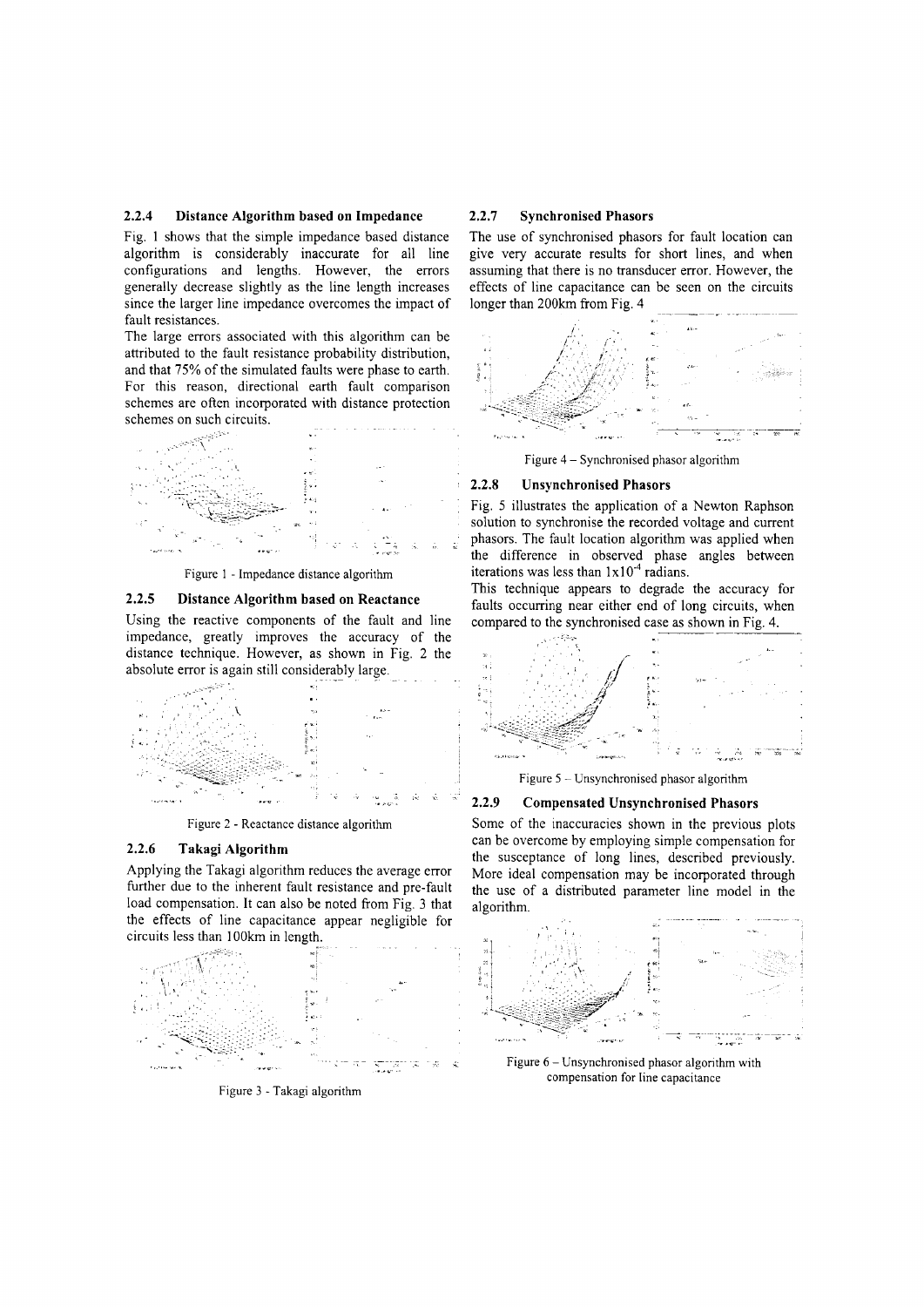## **2.2.10 Double Ended Travelling Wave**

Applying the travelling wave algorithm to the simulation, and recording the arrival times of the transients creates an error distribution that is reasonably consistent for all line lengths. Assuming there is no transducer attenuation or distortion, the overall error is limited by the sampling rate of 1.25MHz to around 200m.



Figure 7 - Calibrated traveling wave algorithm with ideal transducers

However, Fig. 8 shows a typical scenario that is based on the observed signals from different travelling wave recorder sites within a 330kV network. The transfer function relation ship *(H)* between the 330kV line current and recorded signals is assumed to be of the form shown below:

$$
H(s) = \frac{Ks}{(s+p_1)(s+p_2)(s+p_3)(s+p_4)}
$$
(8)

The relationship is dominated by a lightly damped complex pole pair  $(P_1$  and  $P_2$ ). Table 1 describes the positions of these poles for a 186km long feeder in this network.

|                      | Natural Frequency               | Damning |
|----------------------|---------------------------------|---------|
| Local Line Terminal  | $3.52x10^3$ rad.s <sup>-1</sup> | በ 219   |
| Remote Line Terminal | $1.10x105$ rad.s <sup>-1</sup>  |         |

Table I - Dominant Pole Locations for a 330kV circuit

Applying the filtering characteristics from this circuit to the Monte Carlo simulation results in consistent errors that increase at locations close to the remote line terminal while the feeder is short. However, the errors increase more towards the local busbar as the line length increases.

Note that the simulations determined the arrival times of the transients using threshold levels in the time domain, set to half the overall signal magnitude. These errors can increase further with a greater loss of the higher frequency signal component, or with an increase in the threshold level, and in situations where the filtering characteristics of the coupling devices at either end of the line differ greatly.



Figure 8 - Filtering coefficients applied from a 330kV circuit

Calibration errors can also occur when specifying the electrical line length and the modal velocity in (6). **In** this case, the error in distance increases as the fault occurs further from the centre of the circuit, as well as with an increase in line length. Appropriate calibration can assist in reducing the errors experienced in Fig. 9.



Figure  $9$  – Calibration error of 2.5% in line length or velocity

## **3 DISCUSSION**

Each algorithm, described above, is susceptible to different forms of uncertainty, whereby fault resistance and pre-fault load are generally the most critical to impedance based methods. However, accuracy in timing and the frequency response of the monitoring equipment are the most significant parameters when considering travelling wave techniques.

This paper demonstrates that the travelling wave technique is often the best performer for long circuits, followed closely by the synchronised phasor algorithm. However, it appears that the unsynchronised phasor techniques are also quite good for application on most circuits.

Some sources of uncertainty can be considered static and thus can be compensated, while others such as transducer error produce uncertainties to all algorithms that rely on the transducer output. Hence, the above analysis provides a clear comparison between the impedance based algorithms. However, when comparing the travelling wave and impedance based algorithms, the relative transducer frequency responses must be considered.

The variance in the observed error is also greater for the impedance algorithms, while the double ended travelling wave technique is less susceptible to dynamic variations in the significant sources of uncertainty.